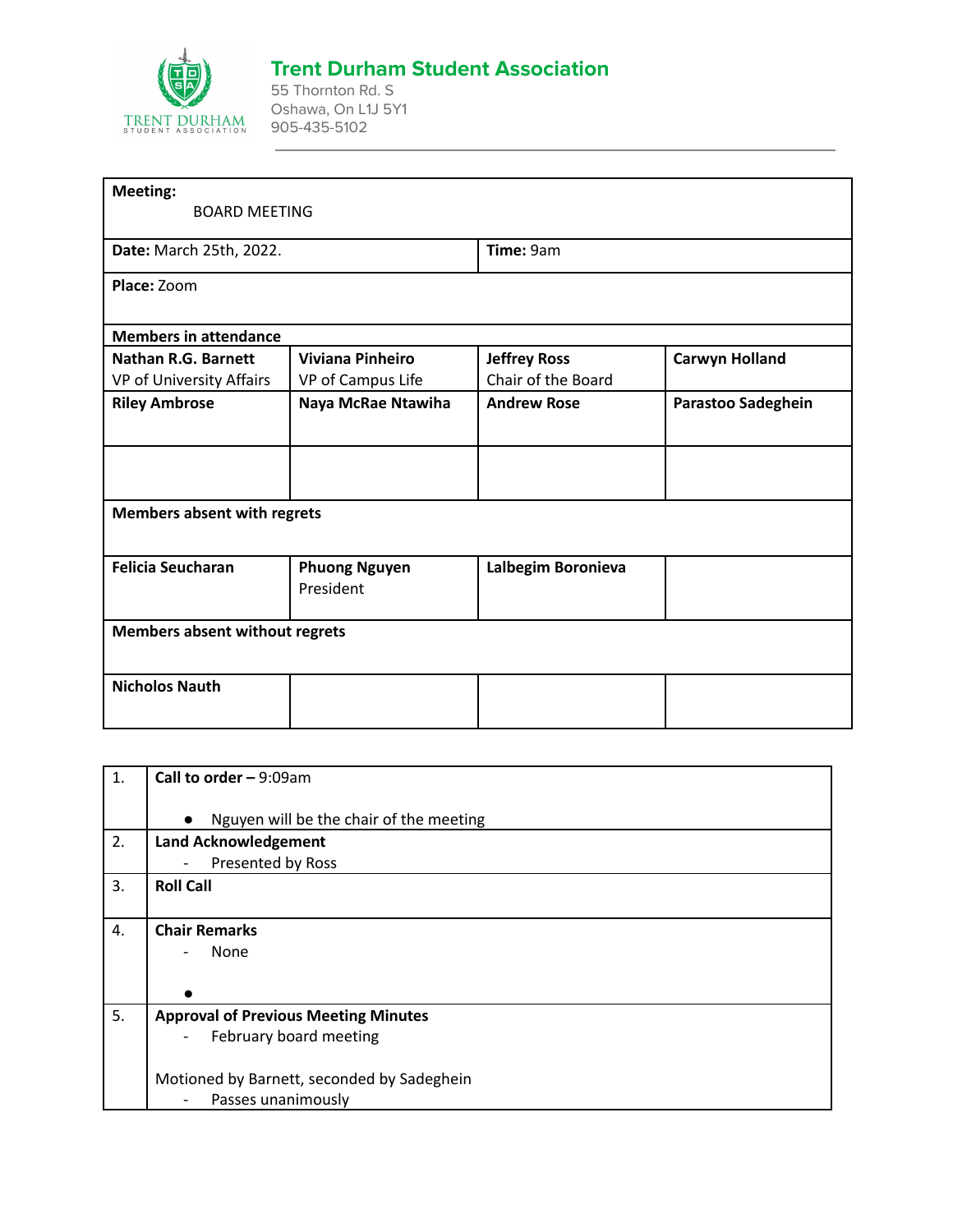

| 6.  | <b>Review of Action Items</b>                                                                                                                                                     |  |  |
|-----|-----------------------------------------------------------------------------------------------------------------------------------------------------------------------------------|--|--|
|     | None                                                                                                                                                                              |  |  |
| 7.  | <b>Call for New Business</b>                                                                                                                                                      |  |  |
|     |                                                                                                                                                                                   |  |  |
|     |                                                                                                                                                                                   |  |  |
| 8.  | <b>Approval of Agenda</b>                                                                                                                                                         |  |  |
|     | Motioned by Ambrose, seconded by Barnett                                                                                                                                          |  |  |
|     | Passes unanimously                                                                                                                                                                |  |  |
| 9.  | <b>Declaration of Conflict of Interest</b>                                                                                                                                        |  |  |
|     | None                                                                                                                                                                              |  |  |
| 10. | <b>Executive Updates</b>                                                                                                                                                          |  |  |
|     | Overview of exec updates (Attached in board drives)                                                                                                                               |  |  |
|     | The executives (minus the president) gave an update of what they have been working on over                                                                                        |  |  |
|     | the past month.                                                                                                                                                                   |  |  |
|     |                                                                                                                                                                                   |  |  |
| 11. | <b>Board Updates</b>                                                                                                                                                              |  |  |
|     | Ntawiha gave an update to the next TDSA Cares event                                                                                                                               |  |  |
| 12  | <b>TDSA Membership Fee</b>                                                                                                                                                        |  |  |
|     | Barnett went over the TDSA Membership Fee.                                                                                                                                        |  |  |
|     | The executives are strongly recommending freezing the fee. We have enough surplus in<br>$\bullet$                                                                                 |  |  |
|     | our budget to keep fees the same.                                                                                                                                                 |  |  |
|     | Be it resolved that: BIRT that the TDSA Board of Directors approve the ancillary fees for the                                                                                     |  |  |
|     | 2022/23 year                                                                                                                                                                      |  |  |
|     | Moved by Barnett, seconded by Sadeghein                                                                                                                                           |  |  |
|     | - Motion passes unanimously                                                                                                                                                       |  |  |
|     |                                                                                                                                                                                   |  |  |
| 13  | Covid-19 Check In                                                                                                                                                                 |  |  |
|     | Ambrose: Do we know what the University plans are for the mandate for next year?                                                                                                  |  |  |
|     | Sadeghein: A Lot of my classmates have started testing positive for Covid. I don't                                                                                                |  |  |
|     | understand with the rising numbers why the university isn't telling us about going back                                                                                           |  |  |
|     | online.                                                                                                                                                                           |  |  |
|     | Barnett: Realistically one of the things the pandemic has highlighted is that if you aren't<br>$\bullet$                                                                          |  |  |
|     | feeling well you shouldn't be doing things. Ambrose, I have a feeling that after this                                                                                             |  |  |
|     | semester they are going to lift both the Vaccine and mask mandate. I dont know when<br>the official declaration will be made, not sure if they will make it over the summer since |  |  |
|     | alot of things are online. I imagine they will make a bigger announcement in August.                                                                                              |  |  |
|     | Ambrose: Do we think they are going to consider monitor cases on campus?                                                                                                          |  |  |